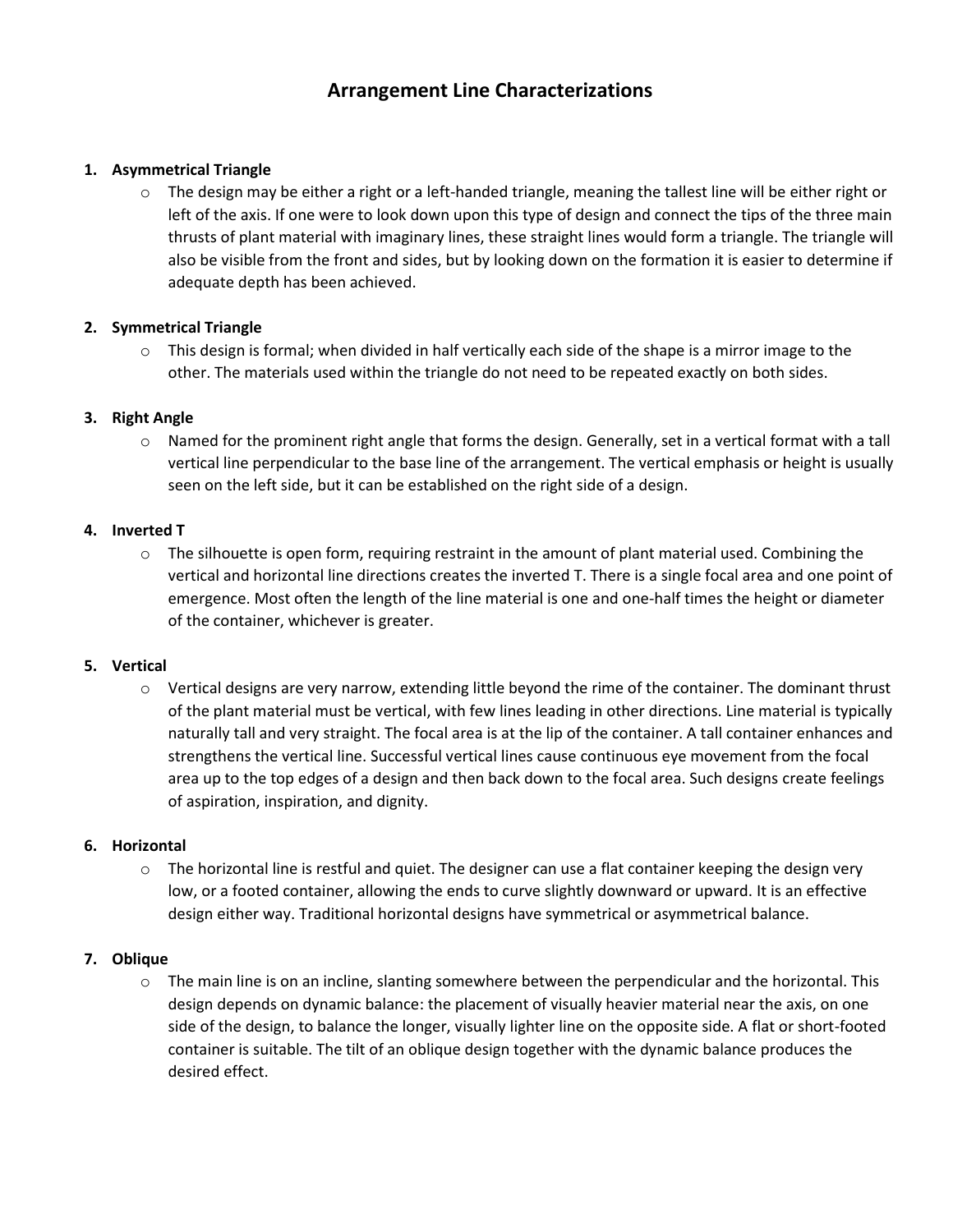## **8. Circular or Oval**

- $\circ$  Round arrangements appear the same on all sides and have no front or back side. The design adds an interesting element of repetition that is pleasing and harmonious. But to avoid the sense of monotony, incorporate contrast in elements to the dominant round flower forms.
- $\circ$  Oval arrangements are symmetrical. These designs offer an extension of the round form with a circular shape begin generally elongated vertically. The flowers and foliage are placed as if to radiate out from a central location like round designs, the stem lengths being more varied to form the oval.

## **9. Crescent**

o This design should represent approximately one-half to two-thirds of a circle. It should appear as though the main structural line would meet if the two tips of the design were extended in the direction of their curve, forming a complete circle. Because of its asymmetry, the crescent requires a great deal of negative space with a focal point generally near the container rim for visual balance.

#### **10. Hogarth or S Curve**

 $\circ$  This design style is the only one named for a person instead of a geometric shape. The shape comes from William Hogarth's self-portrait in which he drew a serpentine line on a painter's pallet with the words under it, "The Line of Beauty." Hogarth theorized that all beauty was based on the S-line. The design may be upright or horizontal. The two sweeps of the S are usually gracefully elongated, not short or sharply curved. The aim is to give the impression that the line material is a single, uninterrupted entity, even if made up of two or more components. For balance, the tip of each line should curve back to the imaginary axis. The lower curve will extend slightly forward, toward the viewer, while the upper curve leans slightly backward. The focal area should be at the center of the design, where all curves meet.

#### **11. Zigzag**

 $\circ$  The main line contains two or more sharp angels, reminiscent of lightning. A small amount of plant material is used to emphasize the focal area, where the line originates, and may extend along the line for a bit leading the eye toward the sharp angles. This is a restless, exciting design.

#### **12. Mass**

 $\circ$  Mass designs are usually triangular, oval, circular, or fan shaped and derived from geometric forms. More plant material is required. While the entire form is well filled, or closed form, the plant material is not crowded.

#### **13. Oriental Designs**

 $\circ$  These designs are traditionally asymmetrical and most show typical oriental restraint in the amount of plant material and line direction used. Simplicity and beauty of line are the outstanding features with strong emphasis placed on the specific proportions among the lines used.